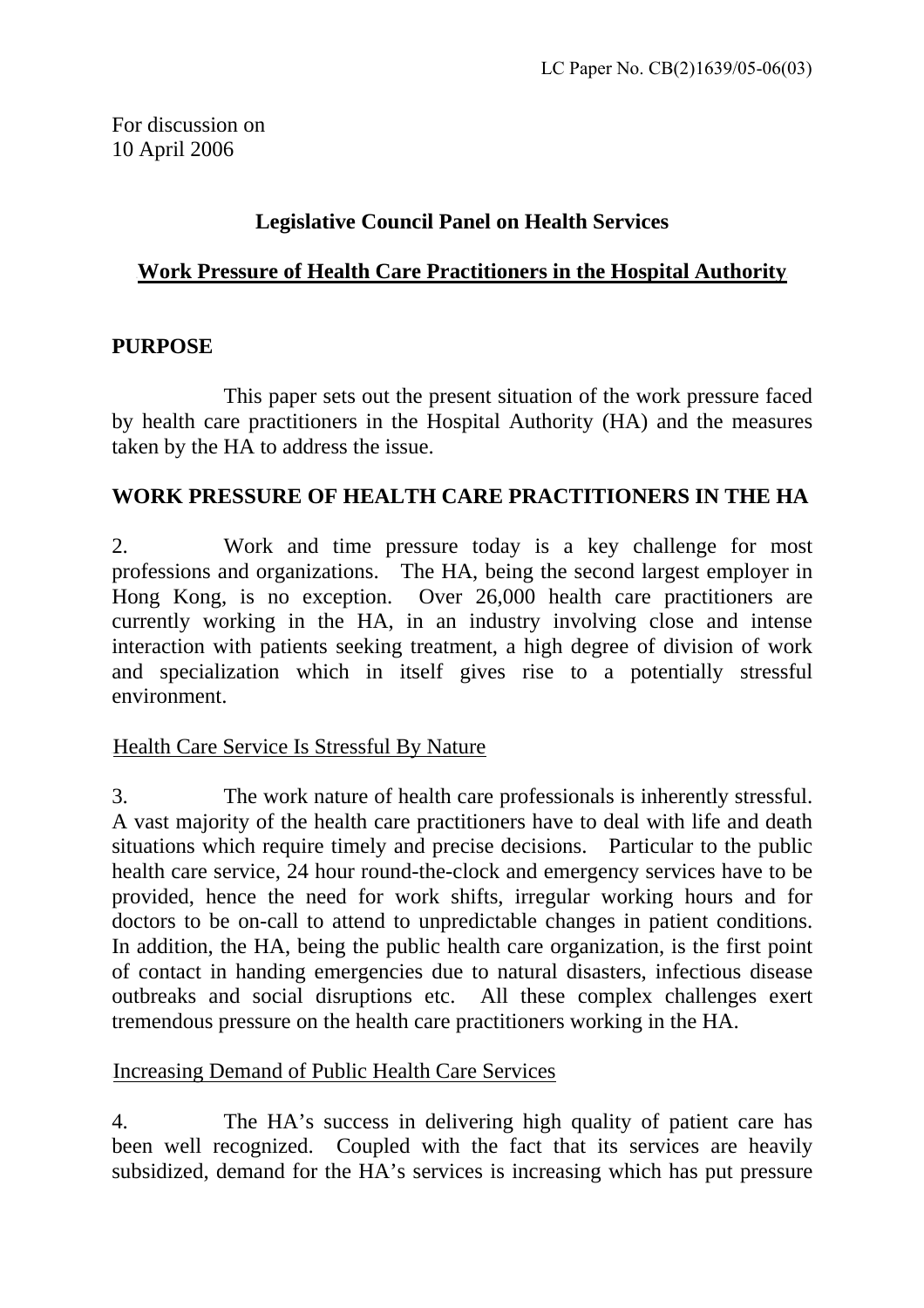on both its staff workload and financial resources. It is anticipated that the growth in demand would continue with the rapidly growing and ageing population; advancement in medical technology leading to increasing number of treatable conditions; tendency of early occurrence of chronic illnesses in the population; and over reliance of the general public on the public health care system.

### Professional Training and Career Opportunities

5. As with other professions, the health care practitioners have to undergo continuous professional education and training to meet professional requirements and keep up with new knowledge and skills. Furthermore, as in the case of many other organizations, the general challenging economic environment in Hong Kong in the past few years brought along concerns amongst the HA staff about job security as well as advancement and training opportunities.

## **MEASURES TAKEN BY THE HA IN ADDRESSING WORK PRSSURE**

6. The HA prides itself as a caring employer, staff are the backbone of the HA's service and inculcating a 'people first' and 'care for the carers' culture remains a priority of the organisation. We recognise that although work pressure cannot always be eliminated, stress factors may be reduced. In this connection, the HA has been closely monitoring, through various channels, the work pressure of its health care practitioners with a view to working out appropriate pro-active measures by both the management and staff to tackle the challenges and maintain a high quality of service provision to members of the public. The relevant measures recently taken by the HA are set out below.

#### <sup>U</sup>Workload Relief

7. One of the measures to reduce work pressure is to manage the workload of healthcare practitioners. This can be achieved through, for example, strengthening manpower, rationalization of work arrangements, and improving work conditions and support. In relation to manpower, in the light of growing service demand, the HA's workforce of health care practitioners has been enhanced over the years despite budgetary constraints. In 2006/07, the HA has a vigorous recruitment plan :

(a) Doctors – targeted to recruit 320 in total, 20 more doctors on top of the planned intake of 300 new residents each year;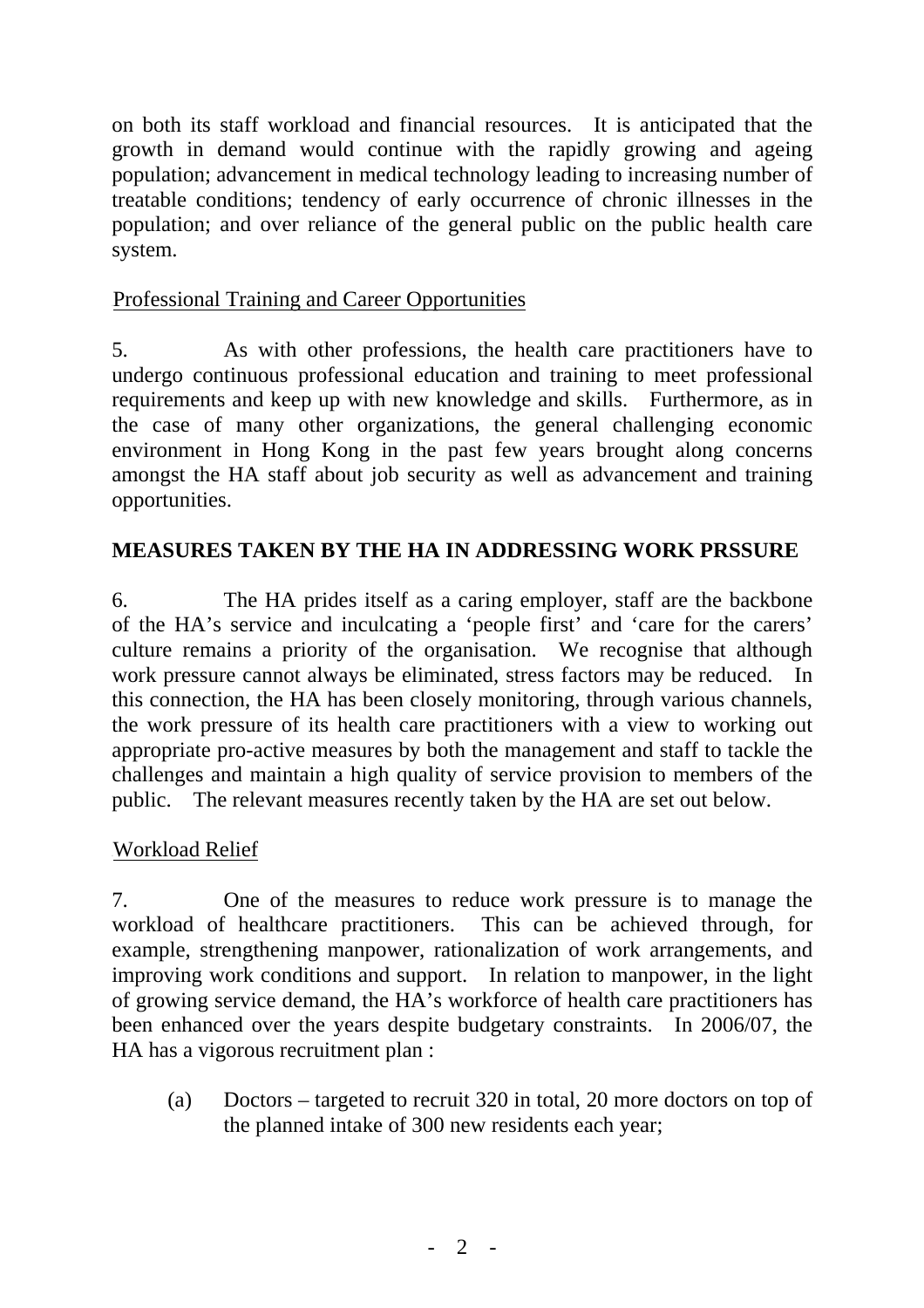- (b) Nurses targeted to recruit 550 new graduates in total, as compare with 470 in 2005/06; and
- (c) Allied health professionals targeted at 127 in total, 27 more staff in addition to the 100 planned intake.

8. Apart from strengthening manpower, the HA has implemented/will be implementing the following measures to provide relief to its staff :

- (a) Many doctors traditionally work long hours. However, in the past few years, the HA has, through the deployment of additional staff and rationalization of work arrangements, improved the working conditions of doctors. As a result, the working hours of most doctors, depending on the specialities, has decreased by 2.2% to 23.2% in 2005 as compare with their work hours in 2000. The frequency of on-call duties for doctors in the majority of specialties has also been reduced from once every 4 to 5 days in 2000 to once every 4 to 7 or 8 days in 2005. While the work-hour situation for doctors has been much improved, the HA has initiated a three-year plan to bring down the work hours of doctors to no more than 65 hours per week.
- (b) By comparison, the nursing and allied health grade staff have more stable work hours. That said, the HA has been strengthening its supporting staff who help relieve nurses from simple patient care duties. In addition, there is an increased use of voluntary continuous night shift arrangements for nurses to reduce night shift frequencies of others in the unit.

Structured Training to Enhance Professional Competence and Career Development

9. The HA has all along attached great importance to professional competence and training. The Institute of Health Care (IHC) under the HA offers a wide variety of continuing training and education programmes for the HA's health care practitioners, ranging from general programmes on Management and Personal Skills Development, Infectious Disease and Infection Control to specialized programmes catered for the needs of different professional staff. For example, the Institute of Advanced Nursing Studies under the IHC has developed specialty nursing certificate courses, enhancement programmes, and e-Learning Programmes to facilitate ongoing learning and personal development of nursing professionals in the HA. Plans are also in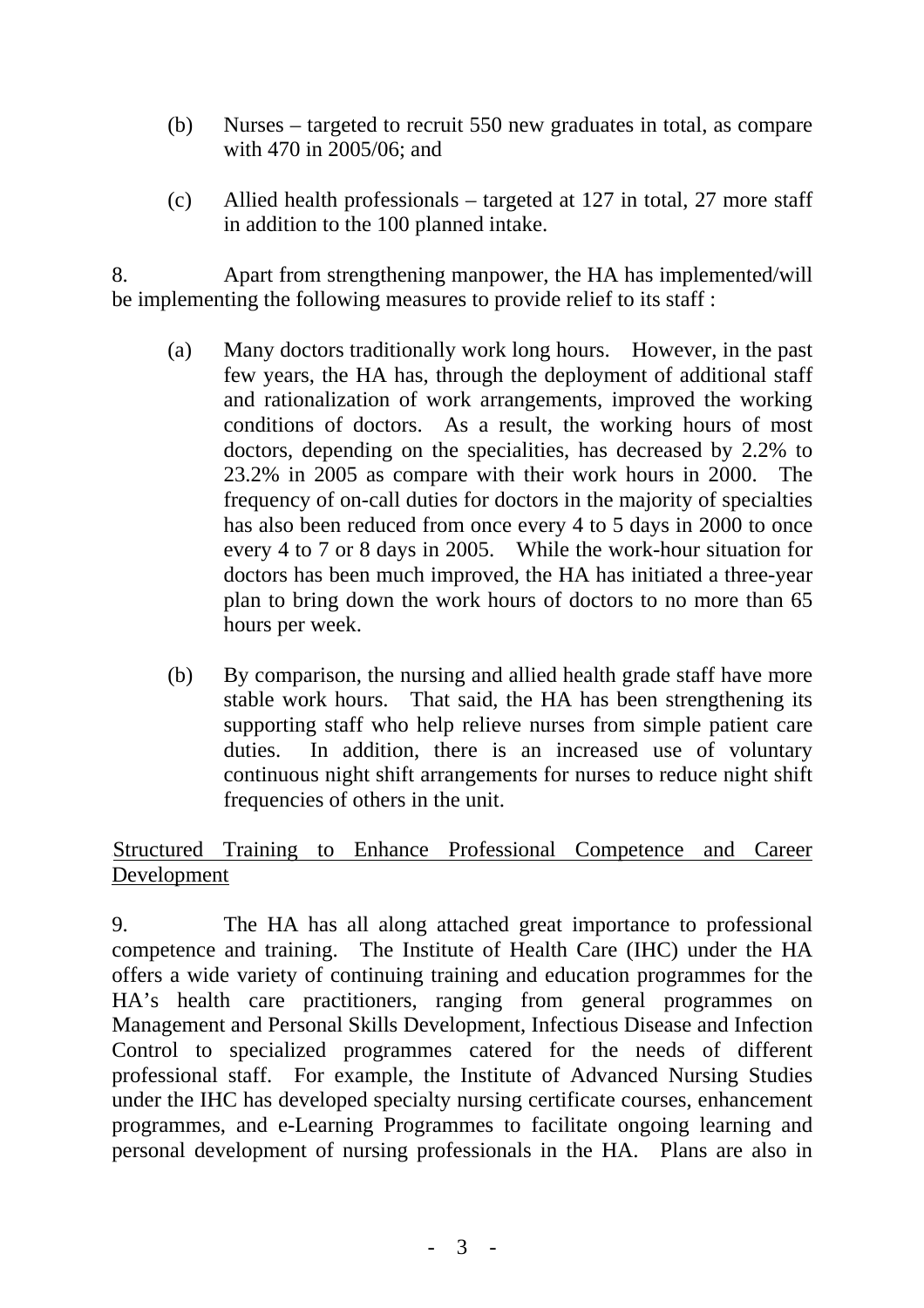hand to establish an Allied Health Training School under the IHC to provide structured training programmes for allied health professionals.

10. Training programmes for doctors are also structured with a view to fulfilling requirements set by the specialty colleges under the Hong Kong Academy of Medicine. Programme directors have been appointed in each specialty training programme to offer career advice to trainees and receive feedback on the training programmes. A nine-year specialist training program has been formulated to enhance further pre-specialist and post-specialist training for doctors.

11. In 2006/07, the HA has been granted a total of \$25 million recurrent new funding to enhance the overall training opportunities of health care practitioners. With the frontline staff participation, three working groups have been established by the HA to review the long term professional development strategy for all the three professional grades.

#### Enhancing Communication and Increasing Staff Engagement

12. Effective communication with staff will not only improve efficiency but will also help reduce pressure arising from miscommunication. In this regard, the HA has taken proactive measures to enhance two-way communication between the management and staff and to build mutual understanding and trust. Apart from visits of the HA Board members and senior executives who would be able to meet and listen to the views and needs of the staff direct, staff could also express their views, concerns and anxieties through new channels introduced in recent years such as the Staff Communication Ambassadors, staff hotlines and staff electronic letter box. The Bright Suggestion Scheme has also been launched to invite staff to contribute constructive ideas to improve the current workflow and to reduce workload.

#### Enhanced Pay Packages

13. On top of measures taken to relieve pressure faced by the health care professionals, the HA considers positive rewards important. To recognise good performance and retain high calibre staff, the HA is introducing enhanced remuneration measures covering doctors, nurses and allied health professionals under contract employment. Decision has been made to reward good performing staff with salary increments so that the reward would more closely commensurate with staff's experience and performance.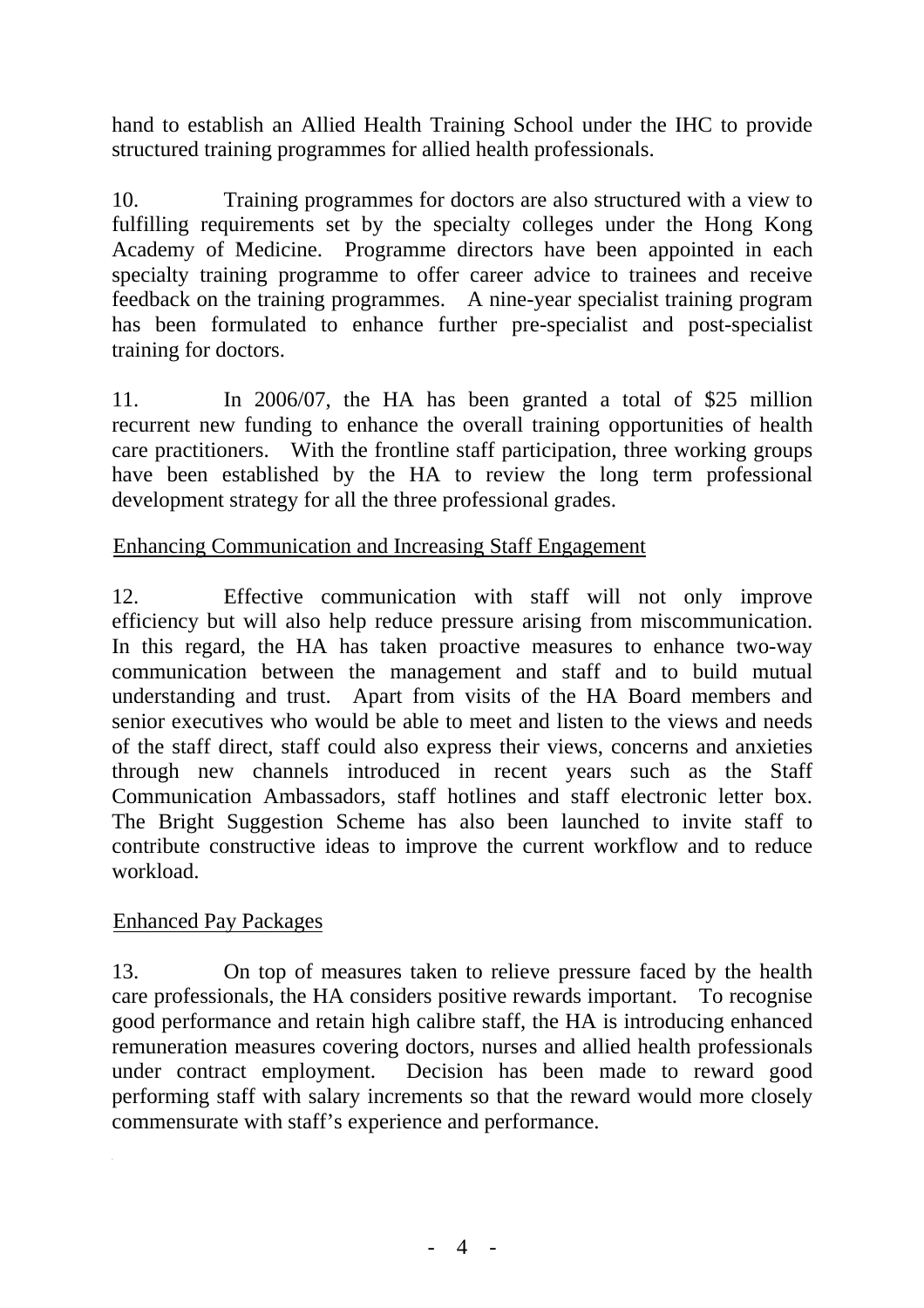### Enhancing Job Security for Staff who are Employed on Temporary Terms

14. While there is a need for the HA to maintain flexibility in its employment policies, hence the need for employing staff on temporary terms; this notwithstanding, the HA attaches equal importance to these staff. The HA is fully aware that uncertain job prospects are not conducive to relieving work pressure. As such, the HA has made an effort so that staff on temporary terms working in the HA for one year or more with good performance are offered contract terms to enhance their job security. In addition, it is the HA's promulgated policy that line managers are required to discuss with contract staff about their contract renewal at least three months before their contract expiration. This reduces the uncertain sentiment amongst staff. Furthermore, to enhance certainty, the HA is currently exploring the option of offering longer employment terms to retain quality staff to serve in the public health care system.

### Safe and Healthy Working Environment

15. While the above measures undertaken by the HA are intended to reduce the pressure faced by its staff, it is imperative that a healthy working environment and where necessary, suitable remedial treatment and support should be provided and made available first and foremost. The HA is committed to providing its staff with a safe and healthy working environment. Multi-disciplinary Occupational Safety and Health (OSH) committees and teams have been established at all HA clusters to review and improve, where necessary, its occupational safety and health situation in hospitals and clinics. In addition, the HA is piloting three Occupational Medicine teams to provide personalised, timely, quality multi-disciplinary clinical services and rehabilitation to staff in three clusters. As the HA staff have direct and frequent interaction with members of the public who may be emotionally unstable, hence the risk of exposing to workplace violence, the HA has launched a comprehensive campaign comprising awareness promotion, education and surveillance to better prepare its staff to mange workplace violence.

16. To enhance the psychological wellness of its health care practitioners, the HA has established the Oasis which is the Centre for Personal Growth and Crisis Intervention. The scope of services provided includes psychological assessment and treatment, crisis intervention, professional training, consultation services, personal development programmes etc. In addition, workshops, seminars and talks etc are organised to provide support to staff on work-related psychological matters, such as crisis management and interpersonal skills. A structured peer support system – Critical Incident